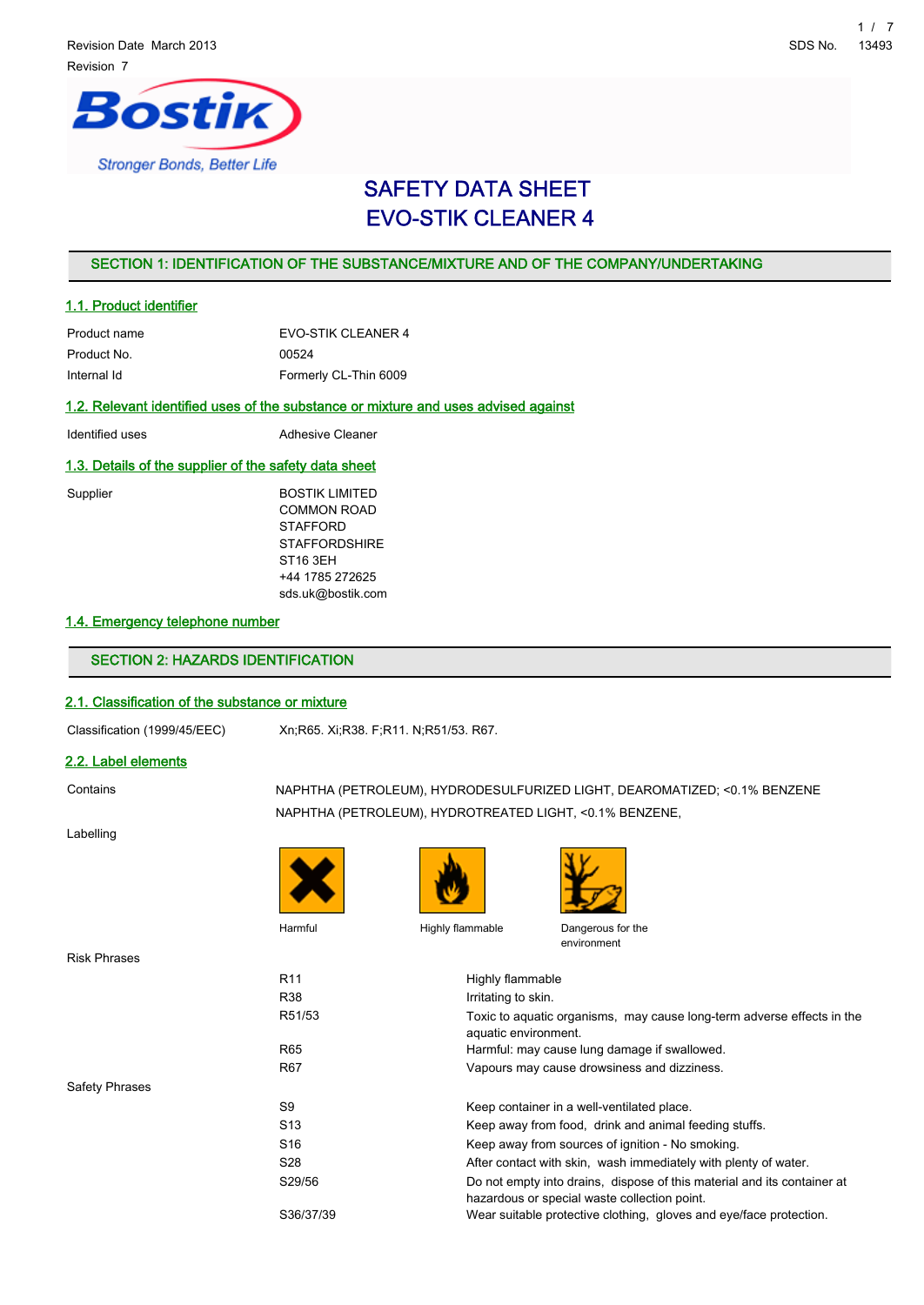| S46 | If swallowed, seek medical advice immediately and show this container or               |
|-----|----------------------------------------------------------------------------------------|
|     | label.                                                                                 |
| S51 | Use only in well-ventilated areas.                                                     |
| S61 | Avoid release to the environment. Refer to special instructions/safety data<br>sheets. |

# 2.3. Other hazards

Vapours are heavier than air and can travel long distances to a source of ignition Pilot lights can ignite the vapour

# SECTION 3: COMPOSITION/INFORMATION ON INGREDIENTS

#### 3.2. Mixtures

| NAPHTHA (PETROLEUM), HYDRODESULFURIZED LIGHT, DEAROMATIZED; <0.1% BENZENE                                                                          |                   |                                                                                    | 30-60% |
|----------------------------------------------------------------------------------------------------------------------------------------------------|-------------------|------------------------------------------------------------------------------------|--------|
| CAS-No.: 92045-53-9                                                                                                                                | EC No.: 295-434-2 |                                                                                    |        |
| Classification (EC 1272/2008)<br>Flam. Lig. 2 - H225<br>Skin Irrit. 2 - H315<br>STOT SE 3 - H336<br>Asp. Tox. 1 - H304<br>Aquatic Chronic 2 - H411 |                   | Classification (67/548/EEC)<br>Xn; R65.<br>Xi, R38.<br>F,R11.<br>N;R51/53.<br>R67. |        |
|                                                                                                                                                    |                   |                                                                                    |        |
| NAPHTHA (PETROLEUM), HYDROTREATED LIGHT, <0.1% BENZENE,                                                                                            |                   |                                                                                    | 30-60% |
| CAS-No.: 64742-49-0                                                                                                                                | EC No.:           |                                                                                    |        |

The Full Text for all R-Phrases and Hazard Statements are Displayed in Section 16.

# SECTION 4: FIRST AID MEASURES

#### 4.1. Description of first aid measures

Inhalation

Remove victim immediately from source of exposure. Move the exposed person to fresh air at once. Get medical attention. Ingestion

DO NOT induce vomiting. Get medical attention immediately.

Skin contact

Promptly flush contaminated skin with water. Promptly remove clothing if soaked through and flush the skin with water. Get medical attention promptly if symptoms occur after washing.

Eye contact

Rinse the eye with water immediately. Continue to rinse for at least 15 minutes and get medical attention.

# 4.2. Most important symptoms and effects, both acute and delayed

#### 4.3. Indication of any immediate medical attention and special treatment needed

# SECTION 5: FIREFIGHTING MEASURES

# 5.1. Extinguishing media

Extinguishing media Fire can be extinguished using: Foam. Powder.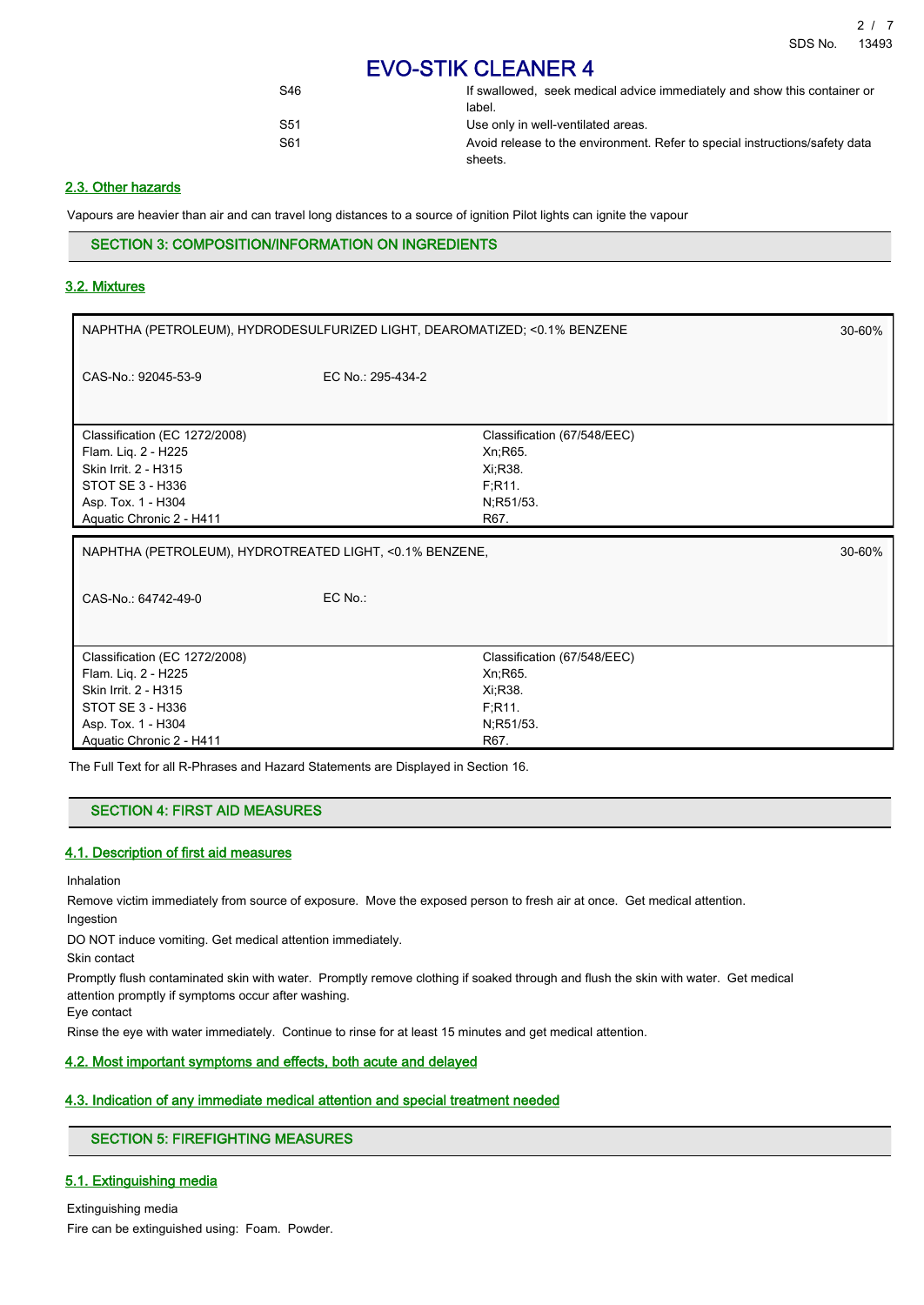## 5.2. Special hazards arising from the substance or mixture

Unusual Fire & Explosion Hazards

May travel considerable distance to source of ignition and flash back. Heat may cause the containers to explode. Solvent vapours may form explosive mixtures with air. Vapours are heavier than air and may spread near ground to sources of ignition. HIGHLY FLAMMABLE! Specific hazards

Toxic gases/vapours/fumes of: Carbon dioxide (CO2). Carbon monoxide (CO).

#### 5.3. Advice for firefighters

#### Special Fire Fighting Procedures

Fight advanced or massive fires from safe distance or protected location. Use pressurised air mask if product is involved in a fire. Keep run-off water out of sewers and water sources. Dike for water control. Use water SPRAY only to cool containers! Do not put water on leaked material. Avoid breathing fire vapours.

Protective equipment for fire-fighters

Wear self contained breathing apparatus

# SECTION 6: ACCIDENTAL RELEASE MEASURES

#### 6.1. Personal precautions, protective equipment and emergency procedures

Avoid skin and eye contact. Ensure adequate ventilation. Wear personal protective equipment. Wear self contained breathing apparatus.

#### 6.2. Environmental precautions

Prevent entry into drains and water courses.

#### 6.3. Methods and material for containment and cleaning up

Extinguish all ignition sources. Avoid sparks, flames, heat and smoking. Ventilate. Provide ventilation and confine spill. Do not allow runoff to sewer. Absorb onto sand, earth or abosorbent granules. Pick up with non-sparking tools and place into metal containers with sealable lids. Mark containers with details of hazards and store in designated area ready for disposal.

### 6.4. Reference to other sections

#### SECTION 7: HANDLING AND STORAGE

#### 7.1. Precautions for safe handling

Keep away from heat, sparks and open flame. Avoid spilling, skin and eye contact. Ventilate well, avoid breathing vapours. Use approved respirator if air contamination is above accepted level. Mechanical ventilation or local exhaust ventilation may be required. Static electricity and formation of sparks must be prevented. Eliminate all sources of ignition.

#### 7.2. Conditions for safe storage, including any incompatibilities

Store at moderate temperatures in dry, well ventilated area. Storage Class Flammable liquid storage.

#### 7.3. Specific end use(s)

#### SECTION 8: EXPOSURE CONTROLS/PERSONAL PROTECTION

#### 8.1. Control parameters

Ingredient Comments WEL = Workplace Exposure Limits

#### 8.2. Exposure controls

Protective equipment



Process conditions

Use engineering controls to reduce air contamination to permissible exposure level.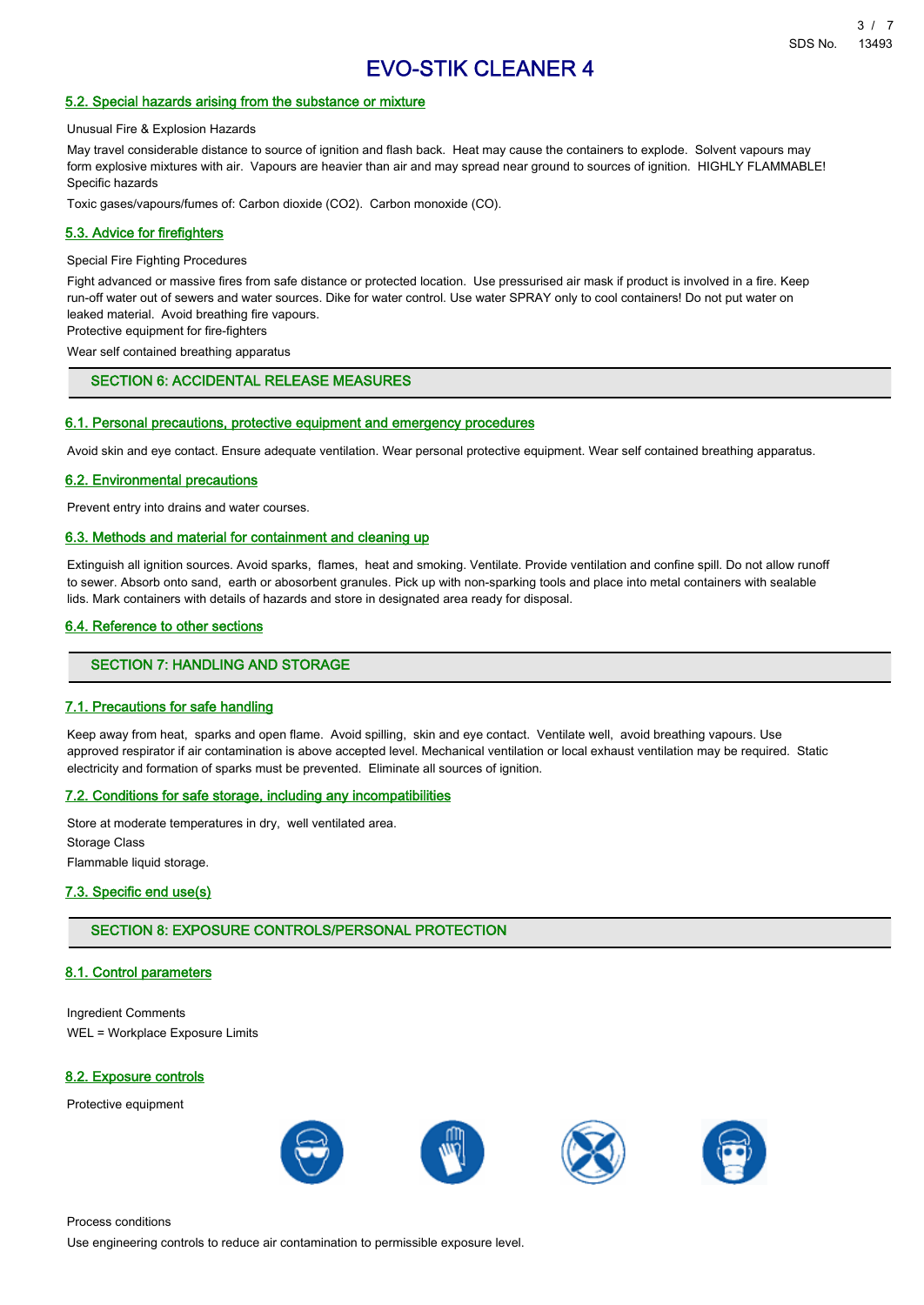Engineering measures

Explosion-proof general and local exhaust ventilation.

Respiratory equipment

Respiratory protection must be used if air contamination exceeds acceptable level. Wear mask supplied with: Gas cartridge suitable for organic substances.

Hand protection

Protective gloves must be used if there is a risk of direct contact or splash. Use protective gloves made of: Nitrile.

Eye protection

Wear splash-proof eye goggles to prevent any possibility of eye contact.

Other Protection

Wear appropriate clothing to prevent repeated or prolonged skin contact.

Hygiene measures

Wash promptly with soap & water if skin becomes contaminated. Wash hands at the end of each work shift and before eating, smoking and using the toilet. DO NOT SMOKE IN WORK AREA! Use appropriate skin cream to prevent drying of skin.

# SECTION 9: PHYSICAL AND CHEMICAL PROPERTIES

#### 9.1. Information on basic physical and chemical properties

| Appearance                     | Liguid                    |
|--------------------------------|---------------------------|
| Colour                         | Colourless.               |
| Odour                          | Hydrocarbon.              |
| Melting point $(^{\circ}C)$    | <-20                      |
| Relative density               | $0.7 \ @ 15 °c$           |
| Evaporation rate               | 7.000 BuAc=1              |
| Flash point $(^{\circ}C)$      | -26 TCC (Tag closed cup). |
| Auto Ignition Temperature (°C) | >200                      |

# 9.2. Other information

# SECTION 10: STABILITY AND REACTIVITY

#### 10.1. Reactivity

#### 10.2. Chemical stability

Avoid Heat, sparks, flames.

# 10.3. Possibility of hazardous reactions

#### 10.4. Conditions to avoid

Avoid temperatures above 30 deg C

#### 10.5. Incompatible materials

Materials To Avoid Oxidising agents. Flammable/combustible material.

#### 10.6. Hazardous decomposition products

Fire or high temperatures create: Toxic gases/vapours/fumes of: Carbon monoxide (CO). Carbon dioxide (CO2).

# SECTION 11: TOXICOLOGICAL INFORMATION

#### 11.1. Information on toxicological effects

Inhalation Drowsiness, dizziness, disorientation, vertigo.

Ingestion

Harmful: may cause lung damage if swallowed. Pneumonia may be the result if vomited material containing solvents reaches the lungs.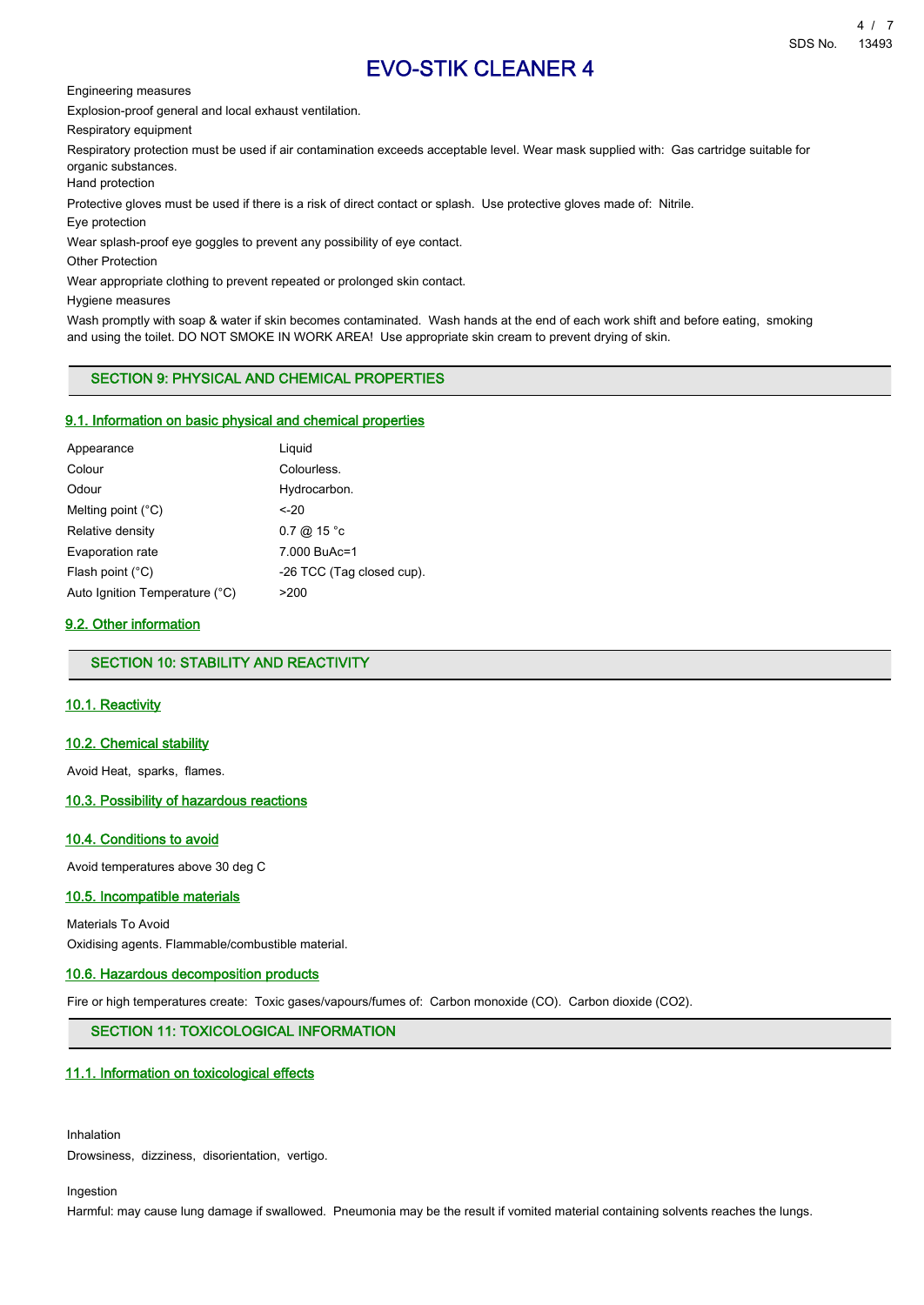7/5

# EVO-STIK CLEANER 4

Skin contact Irritating to skin.

Eye contact

Irritation, burning, lachrymation, blurred vision after liquid splash. Medical Considerations

Skin disorders and allergies. Chronic respiratory and obstructive airway diseases. History of smoking.

# SECTION 12: ECOLOGICAL INFORMATION

#### **Ecotoxicity**

Dangerous for the environment: May cause long-term adverse effects in the aquatic environment. Contamination of the terrestrial and aquatic environments should be avoided

# 12.1. Toxicity

### 12.2. Persistence and degradability

### 12.3. Bioaccumulative potential

### 12.4. Mobility in soil

### 12.5. Results of PBT and vPvB assessment

# 12.6. Other adverse effects

# SECTION 13: DISPOSAL CONSIDERATIONS

General information

This material is classified as special waste as defined by Special Waste Regulations 1996 and must be disposed of by an authorised contractor

#### 13.1. Waste treatment methods

Dispose of waste and residues in accordance with local authority requirements.

Waste Class

Classified as Special Waste. Not permitted for landfill in liquid state.

SECTION 14: TRANSPORT INFORMATION

# 14.1. UN number

| UN No. (ADR/RID/ADN) | 1263 |
|----------------------|------|
| UN No. (IMDG)        | 1263 |
| UN No. (ICAO)        | 1263 |

# 14.2. UN proper shipping name

| Proper Shipping Name | PAINT RELATED MATERIAL (NAPHTHA (PETROLEUM), HYDRODESULFURIZED LIGHT, |  |
|----------------------|-----------------------------------------------------------------------|--|
|                      | DEAROMATIZED; <0.1% BENZENE)                                          |  |

# 14.3. Transport hazard class(es)

| <b>ADR/RID/ADN Class</b> | 3                           |
|--------------------------|-----------------------------|
| <b>ADR/RID/ADN Class</b> | Class 3: Flammable liquids. |
| ADR Label No.            | 3                           |
| <b>IMDG Class</b>        | 3                           |
| ICAO Class/Division      | 3                           |
| <b>Transport Labels</b>  |                             |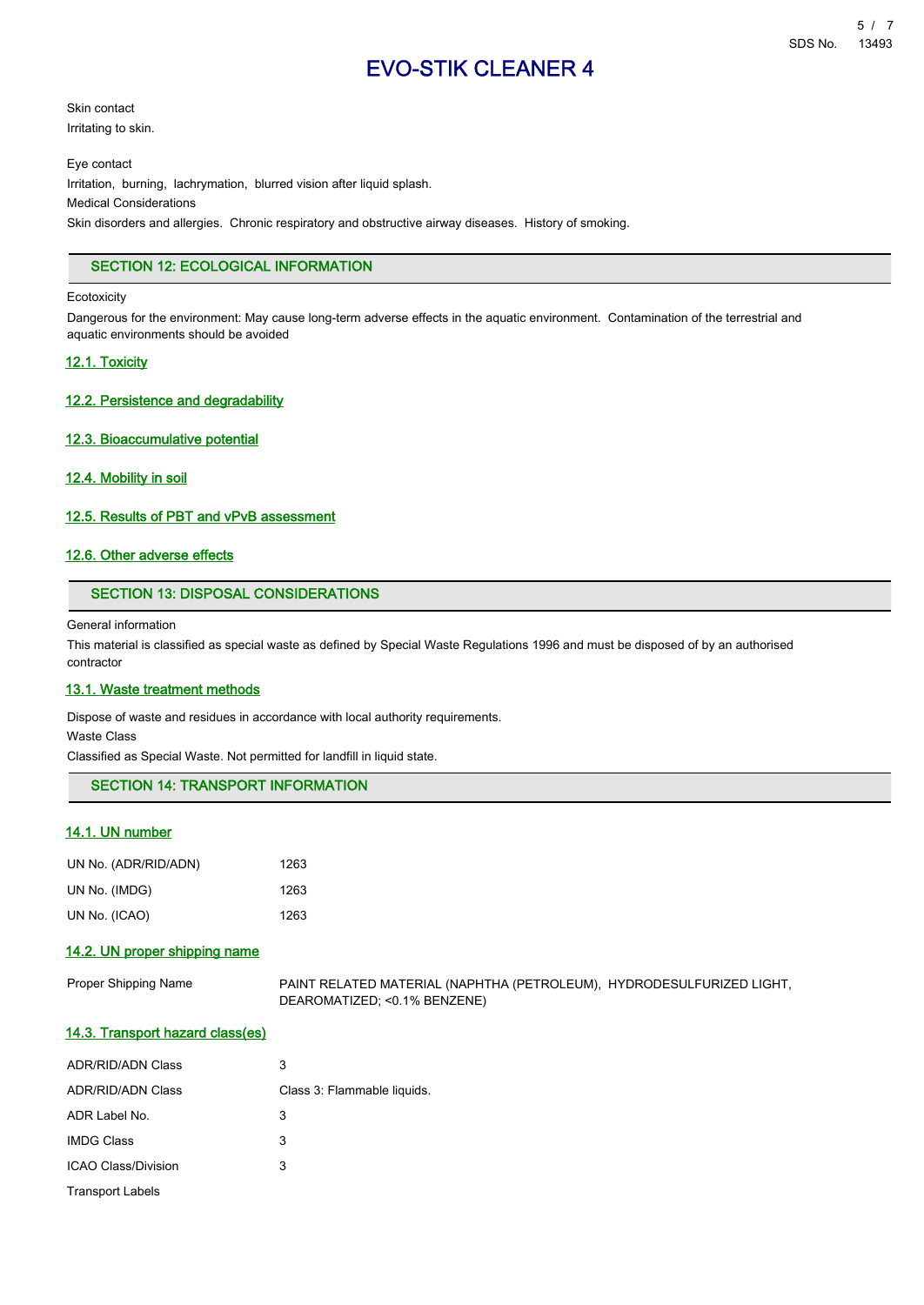

# 14.4. Packing group

| ADR/RID/ADN Packing group | Ш |
|---------------------------|---|
| <b>IMDG Packing group</b> | Ш |
| ICAO Packing group        | Ш |

# 14.5. Environmental hazards

Environmentally Hazardous Substance/Marine Pollutant



# 14.6. Special precautions for user

| EMS                          | $F-E$ , S-E |
|------------------------------|-------------|
| <b>Emergency Action Code</b> | $\cdot$ 3YE |
| Hazard No. (ADR)             | 33          |
| Tunnel Restriction Code      | (D/E)       |

# 14.7. Transport in bulk according to Annex II of MARPOL73/78 and the IBC Code

# SECTION 15: REGULATORY INFORMATION

#### 15.1. Safety, health and environmental regulations/legislation specific for the substance or mixture

Statutory Instruments

Control of Substances Hazardous to Health. The Chemicals (Hazard Information and Packaging for Supply) Regulations 2009 (S.I 2009 No. 716).

Approved Code Of Practice

Classification and Labelling of Substances and Preparations Dangerous for Supply. Safety Data Sheets for Substances and Preparations. Guidance Notes

Workplace Exposure Limits EH40. Introduction to Local Exhaust Ventilation HS(G)37. CHIP for everyone HSG(108).

# 15.2. Chemical Safety Assessment

### SECTION 16: OTHER INFORMATION

General information

This product should be used as directed by Bostik Ltd. For further information consult the product data sheet or contact Technical Services. Information Sources

This safety data sheet was compiled using current safety information supplied by distributor of raw materials.

Revision Comments

NOTE: Lines within the margin indicate significant changes from the previous revision. This safety data sheet supersedes all previous issues and users are cautioned to ensure that it is current. Destroy all previous data sheets and if in doubt contact Bostik Limited.

| Issued By            | Approved LJ |
|----------------------|-------------|
| <b>Revision Date</b> | March 2013  |
| <b>Revision</b>      |             |
| Date                 | May 2003    |